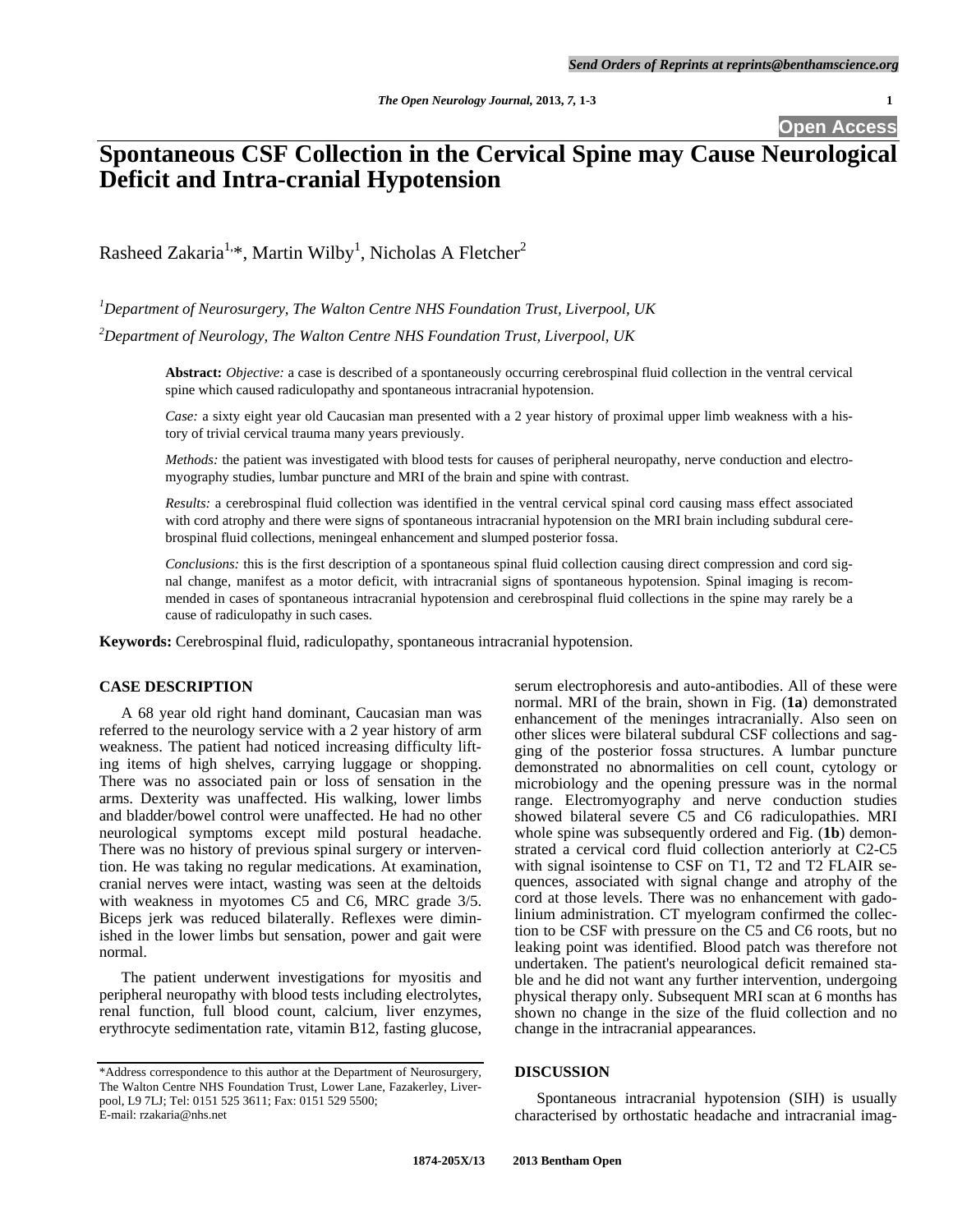

**Fig. (1). A**. Axial T1 weighted MRI brain with gadolinium showing strong enhancement of the meninges. **B**. Sagital T2 weighted MRI of the craniocervical junction showing crowded posterior fossa with steeply sloping tentorium, cord atrophy from approximately C2 to C5 level with intrinsic signal change and a fluid collection likely to be a subdural CSF collection, anterior to the cord from C2 to C5.

ing findings of subdural hygroma, meningeal enhancement and slump of the hindbrain. All of these features were seen in this case but in addition there were spinal imaging abnormalities and in particular a ventral cervical spine CSF collection which seems to have caused bilateral radiculopathy. This collection may have been subdural or extradural though the imaging suggests the former and the signal characteristics are isointense to CSF on both T1 and T2. Radiologically the differential for such a collection would include epidural haematoma, abscess, arachnoid cyst and neuroenteric cyst. CSF was taken to rule out malignant meningitis and gadolinium enhanced MRI of the spine and inflammatory markers did not suggest a chronic infective collection.

 Although subdural spinal CSF collections have been described, this is the first time one has been reported in association with florid changes in the cord with atrophy and signal abnormality at the relevant level. Two recent reports [1,2] have suggested patients may present in a delayed fashion with symptoms of low CSF pressure and spinal fluid collections causing mass effect but there has been no direct evidence of cord compromise on imaging. There is already a recognition that spinal imaging may reveal abnormalities in patients with SIH and one large series showed 16 of 18 patients with SIH had spinal CSF fluid collections most commonly anterior to the cord in the cervical region, though none of these were compressive and no patients had attributable neurological deficits as a result [3]. Similarly in a prospective cohort, 6 of 9 patients with SIH were seen to have spinal hygroma of which only half resolved with treatment. Again, there was no focal cord compression clinically or radiologically [4]. A further series of 3 cases described one patient with possible cord compression and Lhermitte's sign but again there was no signal change in the cord and the fluid collection was extensive [5].

 The origin of spinal CSF collections in SIH is controversial. They may simply be manifestations of direct CSF leakage either from a single point or diffusely through a damaged arachnoid and dural membrane. It can be suggested that these collections are a transudate with high protein content and in association with venous plexus engorgement as CSF is drawn out into the epidrual or subdural space. It is intriguing that here the cord appeared atrophic and this raises the possibility of chronic pressure either from the collection anteriorly or in a dynamic fashion with flexion of the neck, as is said to occur in Hirayama's disease [2].

### **CONCLUSION**

 This is the first description of a spontaneous spinal fluid collection causing direct compression and cord signal change, manifest as a motor deficit with intracranial signs of spontaneous intracranial hypotension. It raises the intriguing possibility of patients with SIH presenting with neurological deficits arising from spinal fluid collections in the absence of any headache and in line with recent reports suggests spinal MRI is a useful investigation in this condition.

#### **CONFLICT OF INTEREST**

 No funding was received for this work and the authors have no conflict of interest to declare.

# **ACKNOWLEDGEMENT**

None Declared

# **REFERENCES**

- [1] Mihaylova T, Biondo A, Zak I, Lewis RA. Anterior horn cell loss from subdural hygroma: a consequence of spontaneous spinal fluid leak. J Neurol sci 201; 305(1-2):156-9.
- [2] Deluca GC, Boes CJ, Krueger BR, Mokri B, Kumar N. Ventral intraspinal fluid-filled collection secondary to CSF leak presenting as bibrachial amyotrophy. Neurology 2011; 76(16):1439-40.